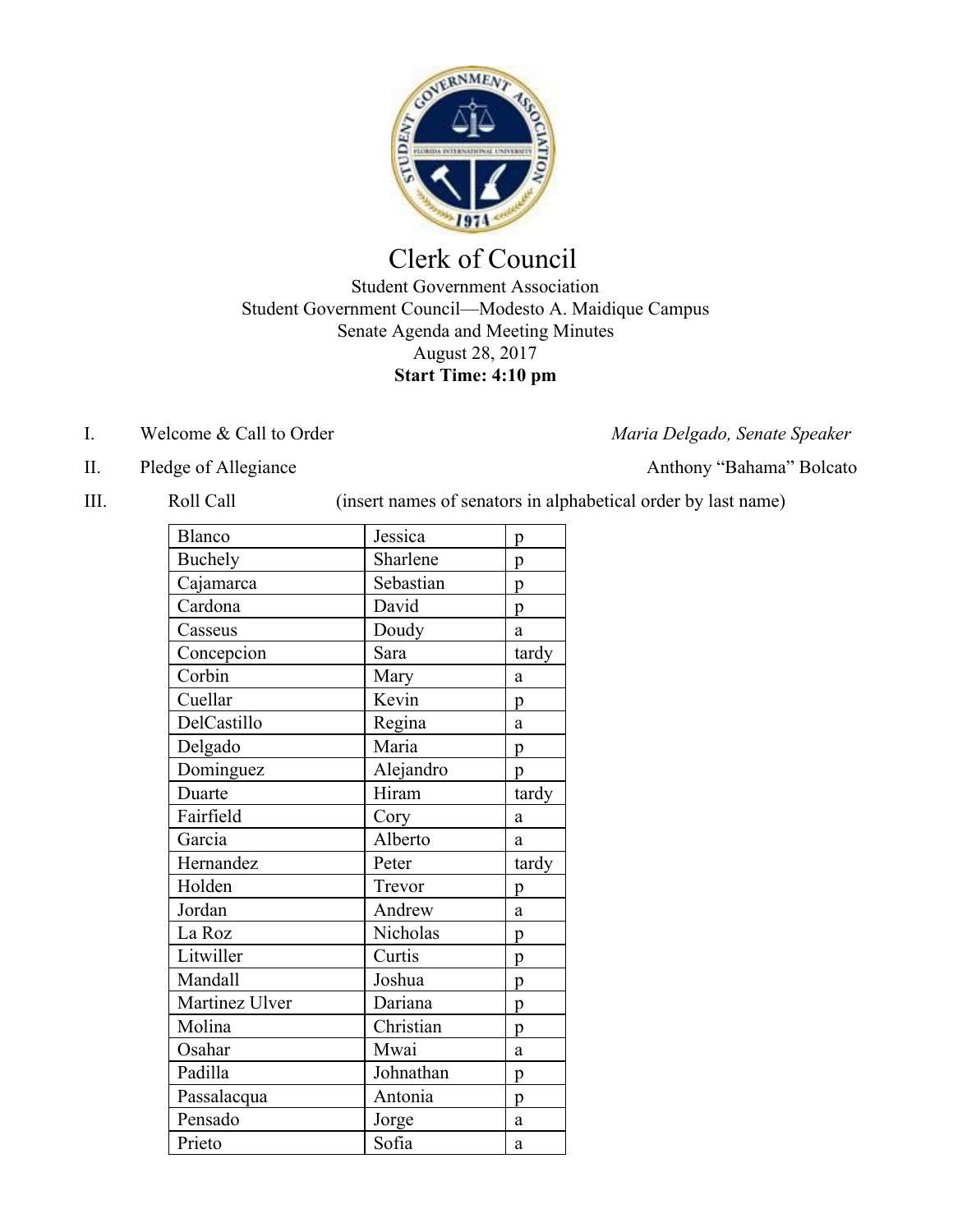| Ramjattan       | Timothy       | р |
|-----------------|---------------|---|
| Reyes           | Kristie       | р |
| Reyes           | Nicolas       | p |
| Riccio-Ackerman | Francesca     | a |
| Sanchez         | Roger         | a |
| Sardinas        | Allison       | a |
| Thompson        | Colin         | a |
| Toussaint       | Cassidie-Anne | a |
| Vargas          | Paulo         | р |
| Watson          | Aujanae       | р |
| Williamson      | Cristina      |   |

- IV. Approval of Mondays minutes
- Senator Passalacqua moves to approve Mondays minutes, Senator Buchely seconds
- Senator Molina moves to go on to old business, Senator Litwiller
- V. Old Business
	- A. Speaker Pro-Temp Election
	- Senator Martinez moves open the floor up for nominations, Senator Vargas seconds the motion. Motion passes
	- Senator Passalacqua nominates Senator Cuellar, he accepts
	- Senator Vargas nominates Senator Cajamarca, he accepts
	- Senator Buchely moves to close nominations, Senator Litwiller seconds. Motion passes
	- Senator Mandall moves to open presentations, Senator Watson seconds. Motion passes
	- Senator Molina moves for a 3 minute Q&A, Senator Ramjattan seconds. Motion passes
	- Senator Molina moves for another 3 minutes, Senator Martinez seconds. Motion passes, Roll Call Tally: 3/21 Senator Duarte, Watson and Passalacqua "nay"ed
	- Senator Reyes moves for another 2 minutes, Senator Blanco seconds. Motion, Motion Passes Roll Call Tally: 7/21 said "nay"
	- Senator Reyes moves to end Q&A, Senator Martinez seconds. Motion passes
	- Senator Martinez moves to bypass the Roll Call voting, Senator Duarte seconds. Motion Passes
	- Senator Molina moves for 7 minutes Q&A, Senator Buchely seconds. Motions passes
	- Senator Buchely moves for another 3 minute Q&A, Senator Passalacqua seconds. Motions passes
	- Senator Hernandez moves to vote, Senator Passalacqua seconds. Motion passes
	- Pro-Temp Elections

| - 1<br>$\sim$ $\sim$<br>$\alpha$<br>ca<br>UIIdi<br>Diane |
|----------------------------------------------------------|
|----------------------------------------------------------|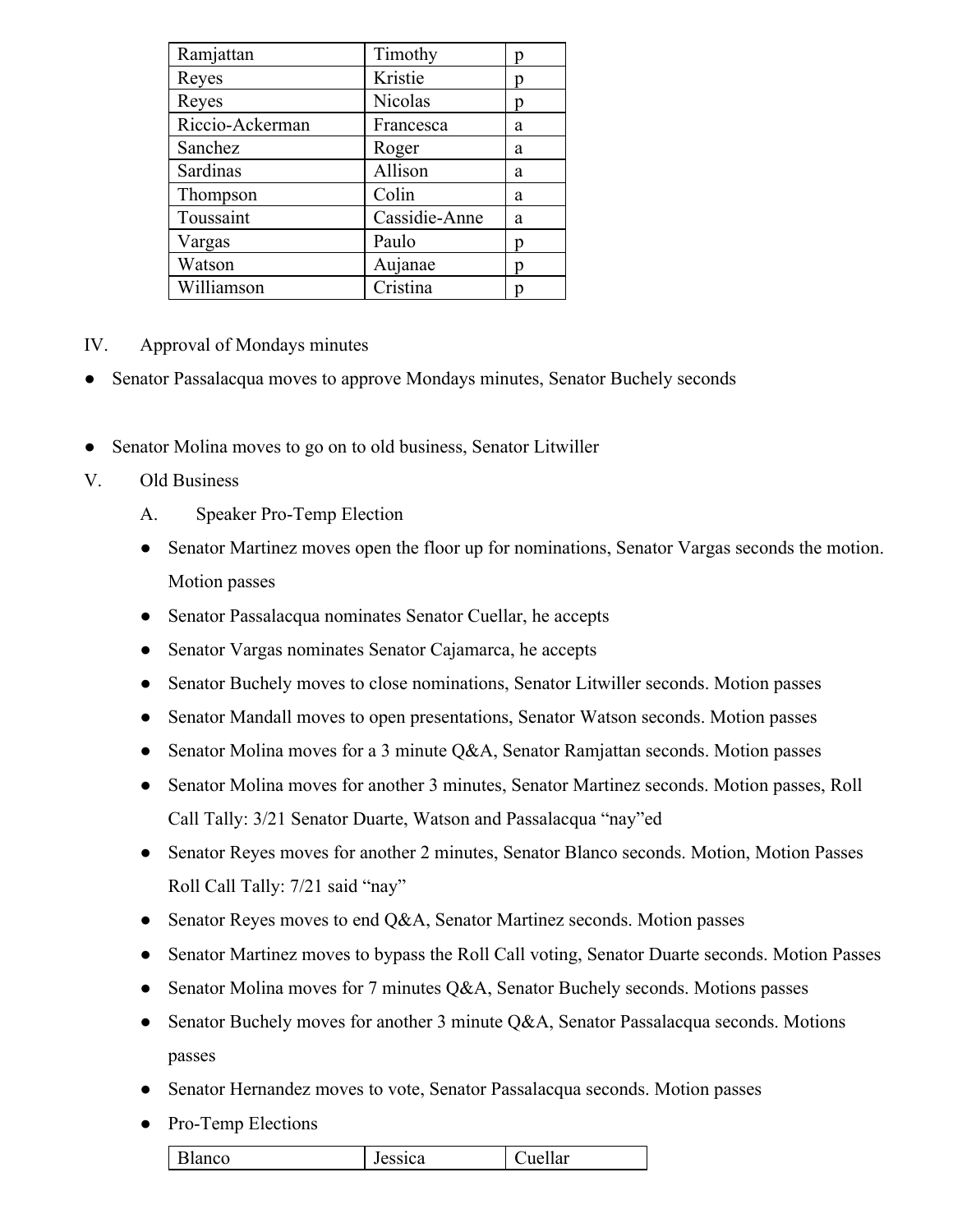| Buchely         | Sharlene      | Cuellar   |  |
|-----------------|---------------|-----------|--|
| Cajamarca       | Sebastian     | Cajamarca |  |
| Cardona         | David         | Cuellar   |  |
| Casseus         | Doudy         | a         |  |
| Concepcion      | Sara          | Cajamarca |  |
| Corbin          | Mary          | a         |  |
| Cuellar         | Kevin         | Cuellar   |  |
| DelCastillo     | Regina        | a         |  |
| Delgado         | Maria         | Cajamarca |  |
| Dominguez       | Alejandro     | Cajamarca |  |
| Duarte          | Hiram         | Cajamarca |  |
| Fairfield       | Cory          | a         |  |
| Garcia          | Alberto       | a         |  |
| Hernandez       | Peter         | a         |  |
| Holden          | Trevor        | Cajamarca |  |
| Jordan          | Andrew        | a         |  |
| La Roz          | Nicholas      | Cuellar   |  |
| Litwiller       | Curtis        | Cajamarca |  |
| Mandall         | Joshua        | Cuellar   |  |
| Martinez Ulver  | Dariana       | Cajamarca |  |
| Molina          | Christian     | Cajamarca |  |
| Osahar          | Mwai          | a         |  |
| Padilla         | Johnathan     | Cajamarca |  |
| Passalacqua     | Antonia       | Cuellar   |  |
| Pensado         | Jorge         | a         |  |
| Prieto          | Sofia         | a         |  |
| Ramjattan       | Timothy       | Cajamarca |  |
| Reyes           | Kristie       | a         |  |
| Reyes           | Nicolas       | Cajamarca |  |
| Riccio-Ackerman | Francesca     | a         |  |
| Sanchez         | Roger         | a         |  |
| Sardinas        | Allison       | a         |  |
| Thompson        | Colin         | a         |  |
| Toussaint       | Cassidie-Anne | a         |  |
| Vargas          | Paulo         | Cajamarca |  |
| Watson          | Aujanae       | Cuellar   |  |
| Williamson      | Cristina      | Cuellar   |  |

Cajamarca- 13

Cuellar- 9

## B. Confirmation of Vice President